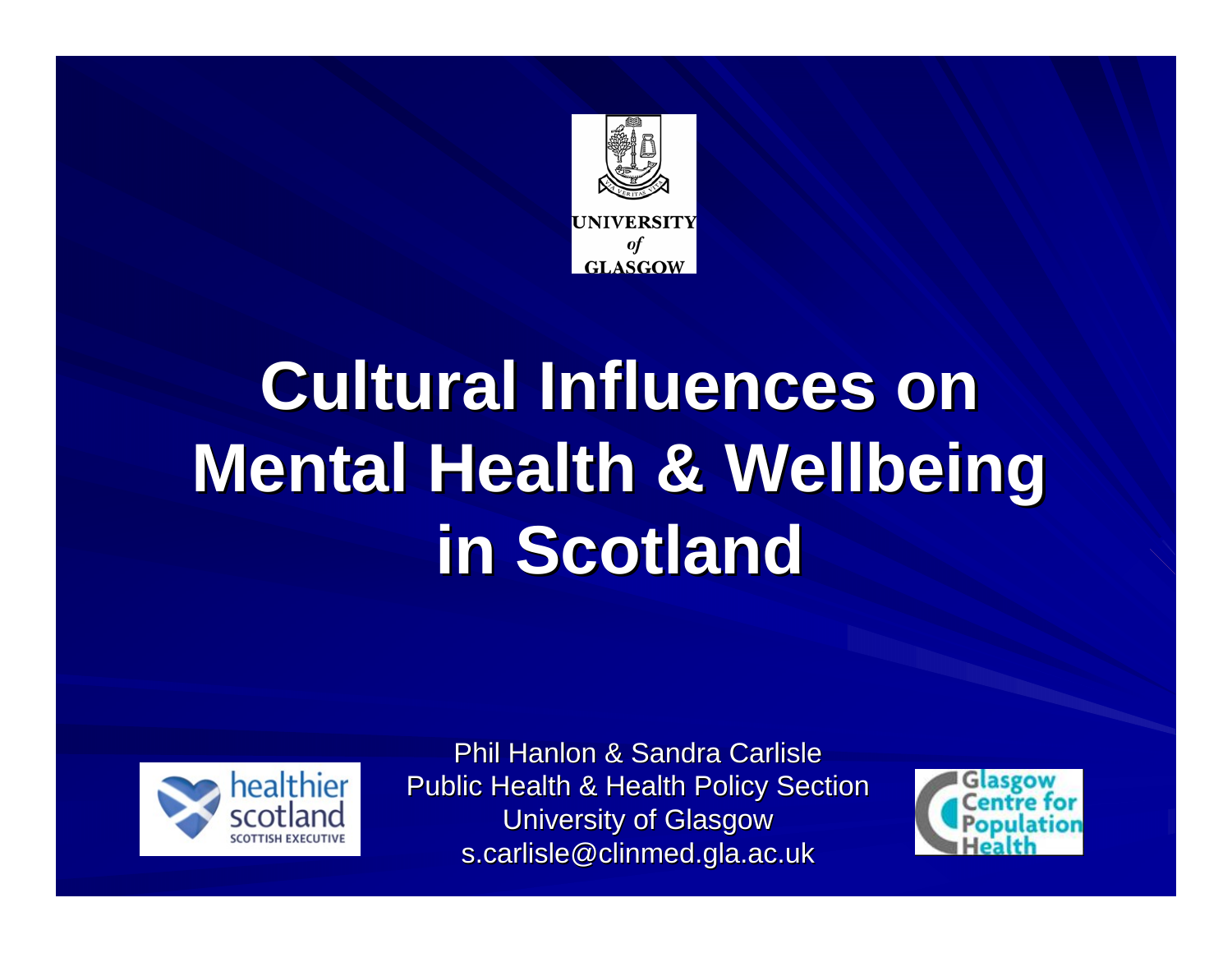### **Overview**

**J** What's the problem? – Research rationale **In search of definitions:**  $\mathcal{L}_{\mathcal{A}}$ – Mental health, well-being, culture A (very) short tour of the well-being research territory  $-$  Evidence and arguments **Implications for influences on health?** –– Some conclusions (and critical responses) – Invitation to a conversation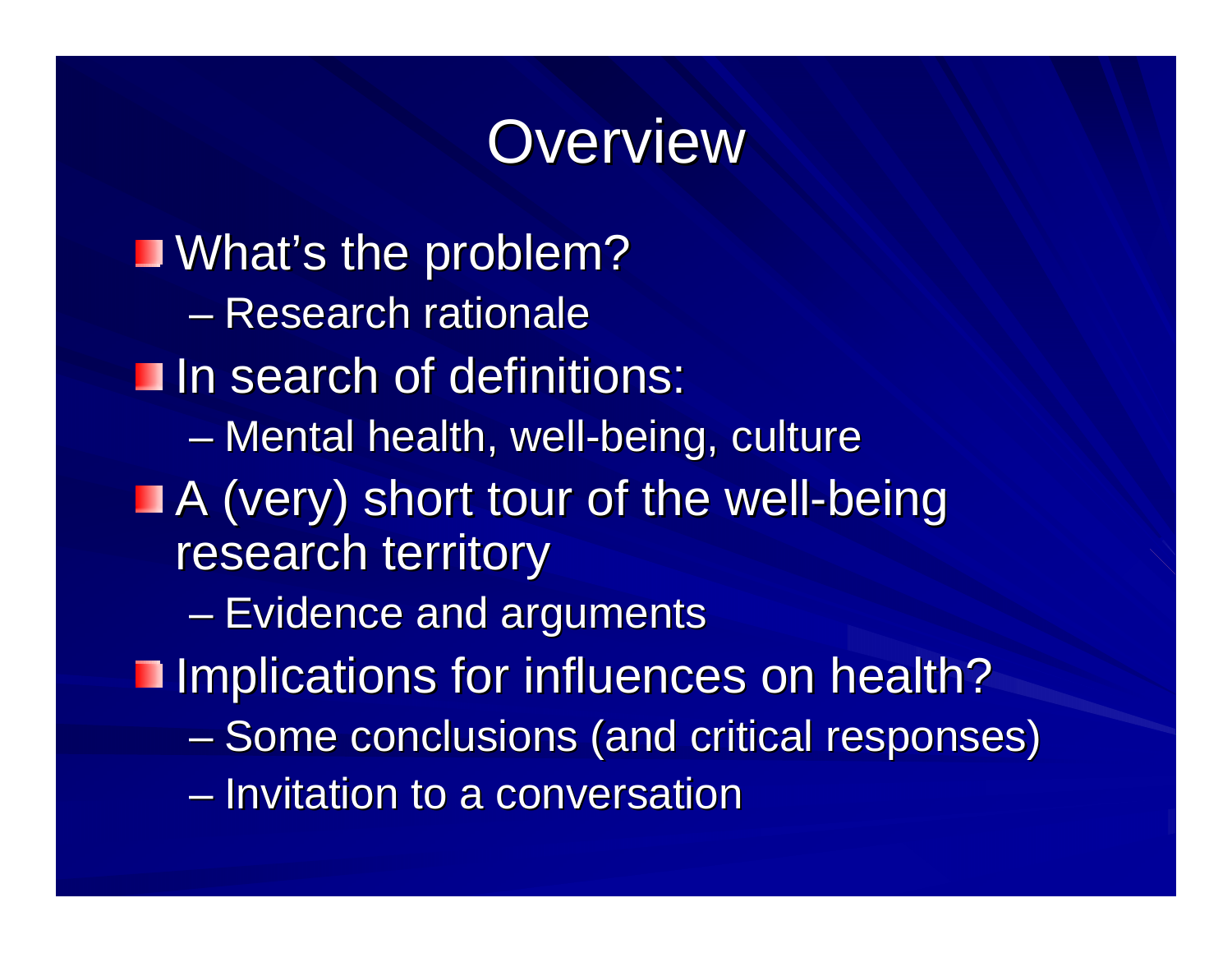#### What's the problem?

Scotland's health is improving, but not fast enough... healthy life expectancy has been static for two decades... some trends are getting worse e.g. anti-depressant prescribing, obesity, alcohol and drug misuse... This situation has developed during a period of improving material circumstances for most Scots.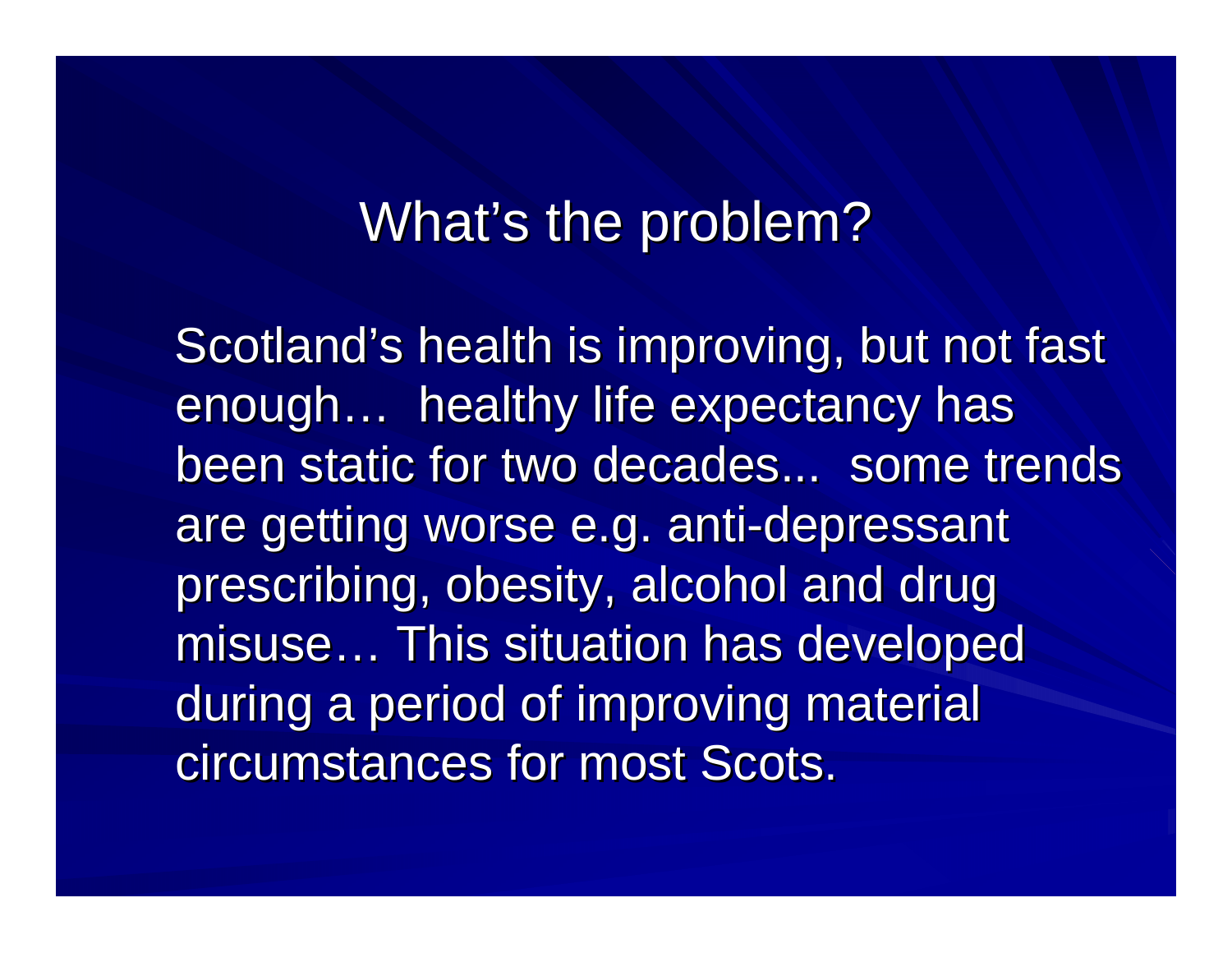## The dis-eases of modern life

- **Negative aspects of modernity combine to** cause certain behaviours and states of cause certain behaviours and states of mind that are unhealthy in themselves and also lead to the mental, physical and social health problems that afflict Scotland:
	- Economism
	- Materialism
	- Individualism
	- Consumerism
	- **Line Communication** – Loss of deeper meaning, wisdom and purpose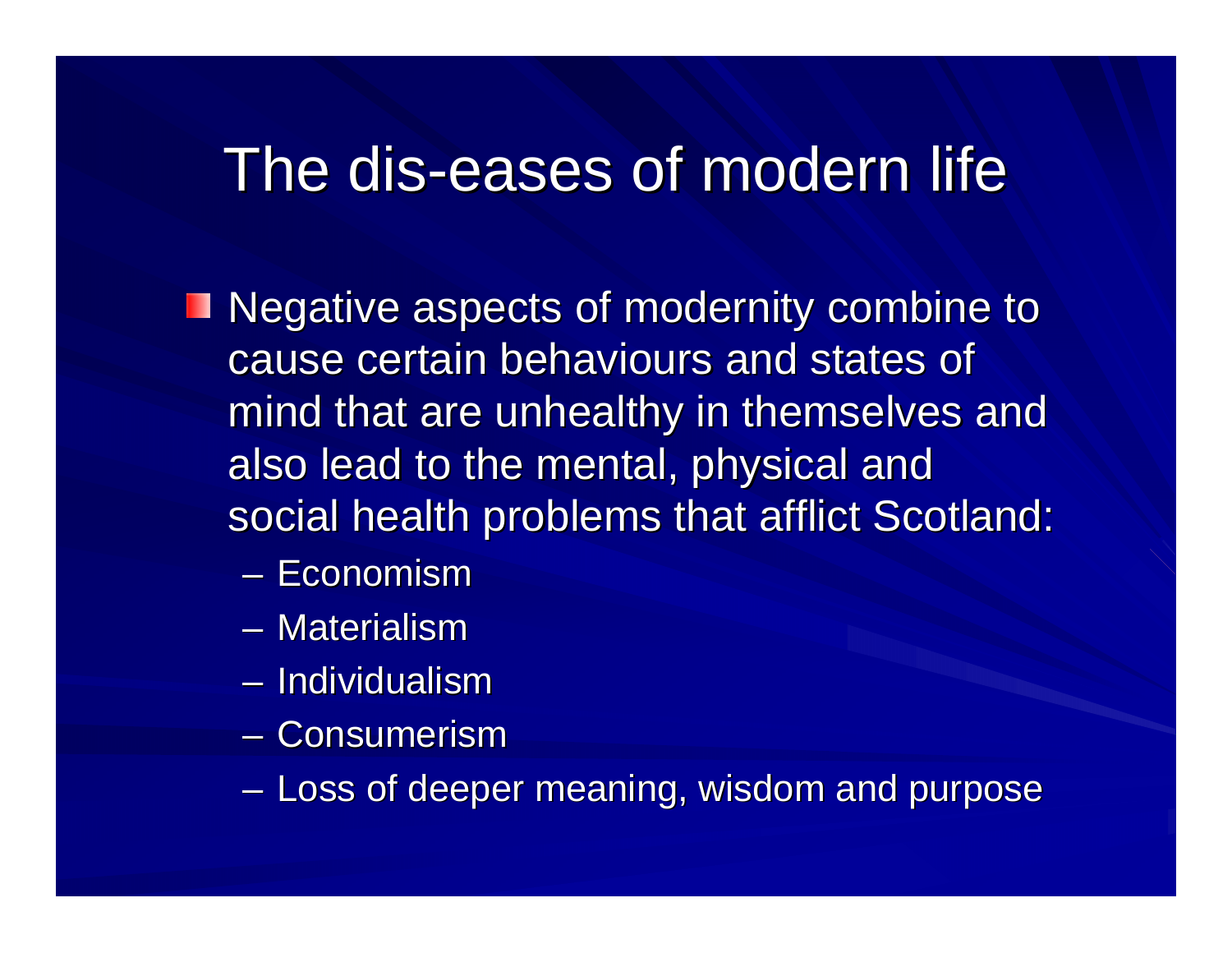#### Research design

#### Stage 1: Conceptualisation

- $\mathcal{L}_{\mathcal{A}}$  Conduct a broad literature review to provide definitions of wellbeing and positive mental health & explore evidence of links between wellbeing and culture
- Stage 2: Fieldwork
	- Seek evidence of links between culture and wellbeing in Scottish life using qualitative methods
- Stage 3: Practical application
	- Explore how learning can be applied to Scotland to create a tipping point in Scottish attitudes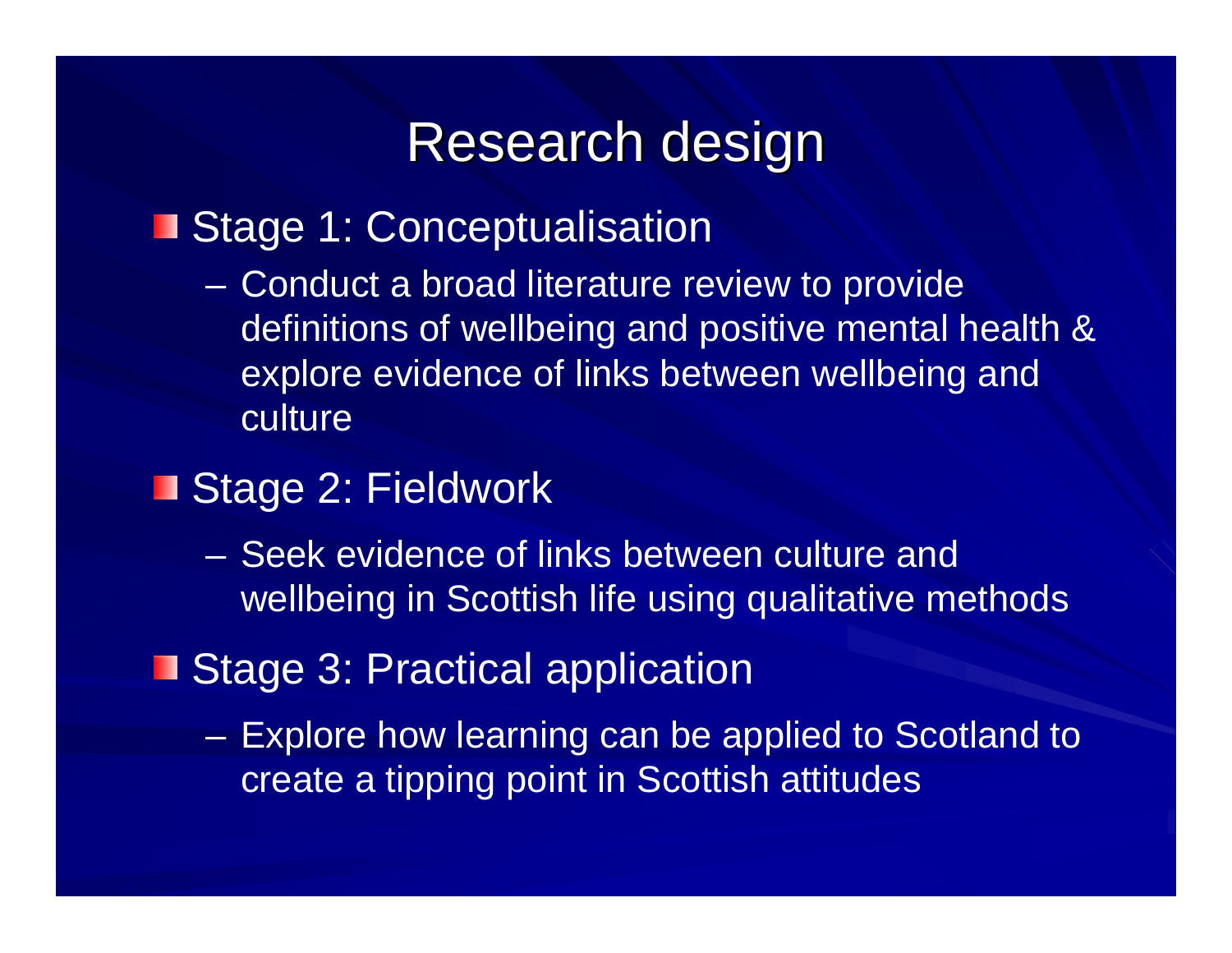## What is mental health?

Mental health is more than the absence of mental illness. Mental health is a state of wellbeing in which the individual realises his or her own abilities, can cope with the normal stresses of life, can work productively and fruitfully, and is able to make a contribution to his or her community. Good mental health is vital to individuals, their families and society.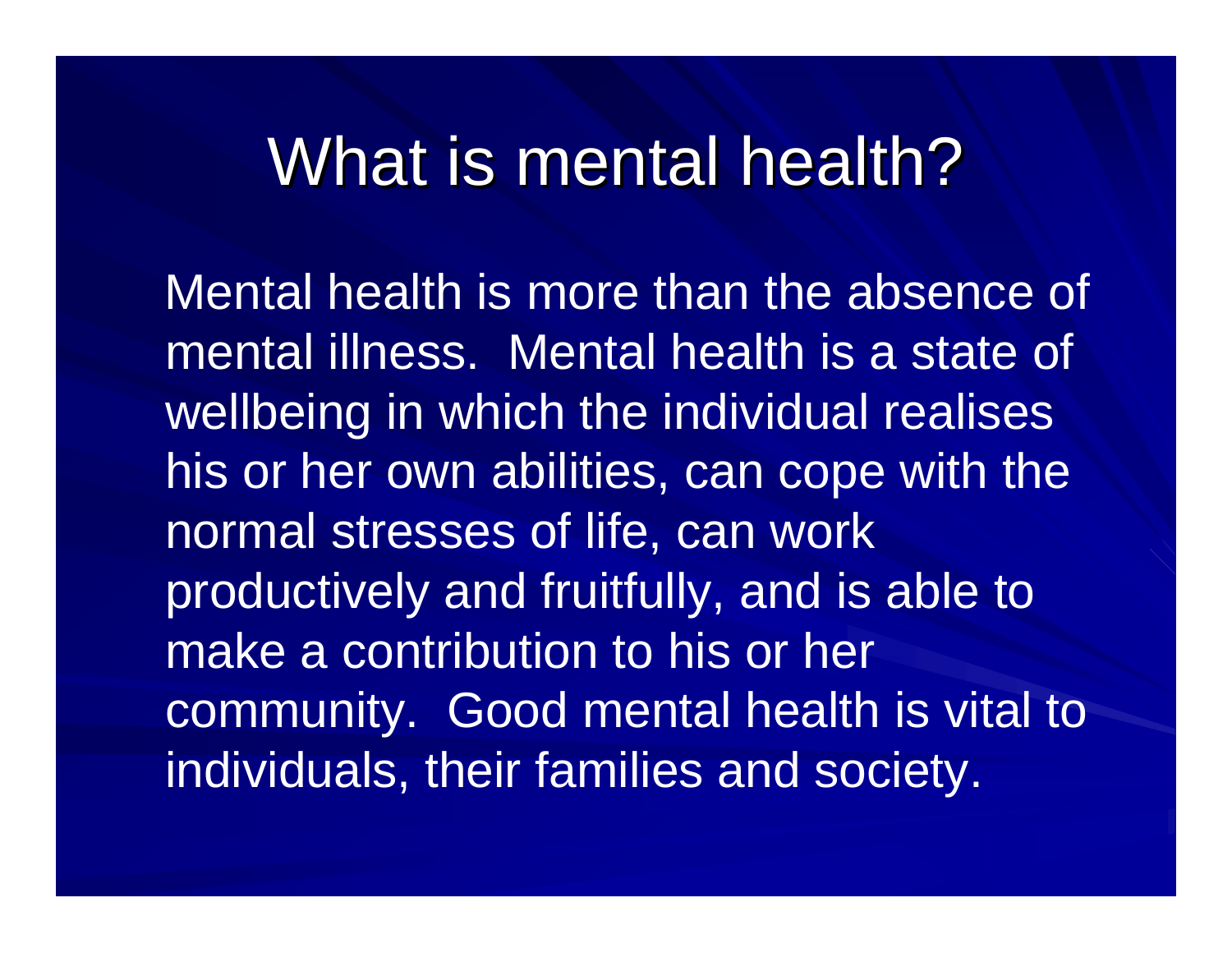### What is well-being?

"There is no accepted definition of wellbeing… Theoretical definitions of happiness, life satisfaction, well-being, 'the good life' and quality of life have attracted much conceptual confusion… There are as many definitions of well-being as there are people, since it is a matter of personal opinion…"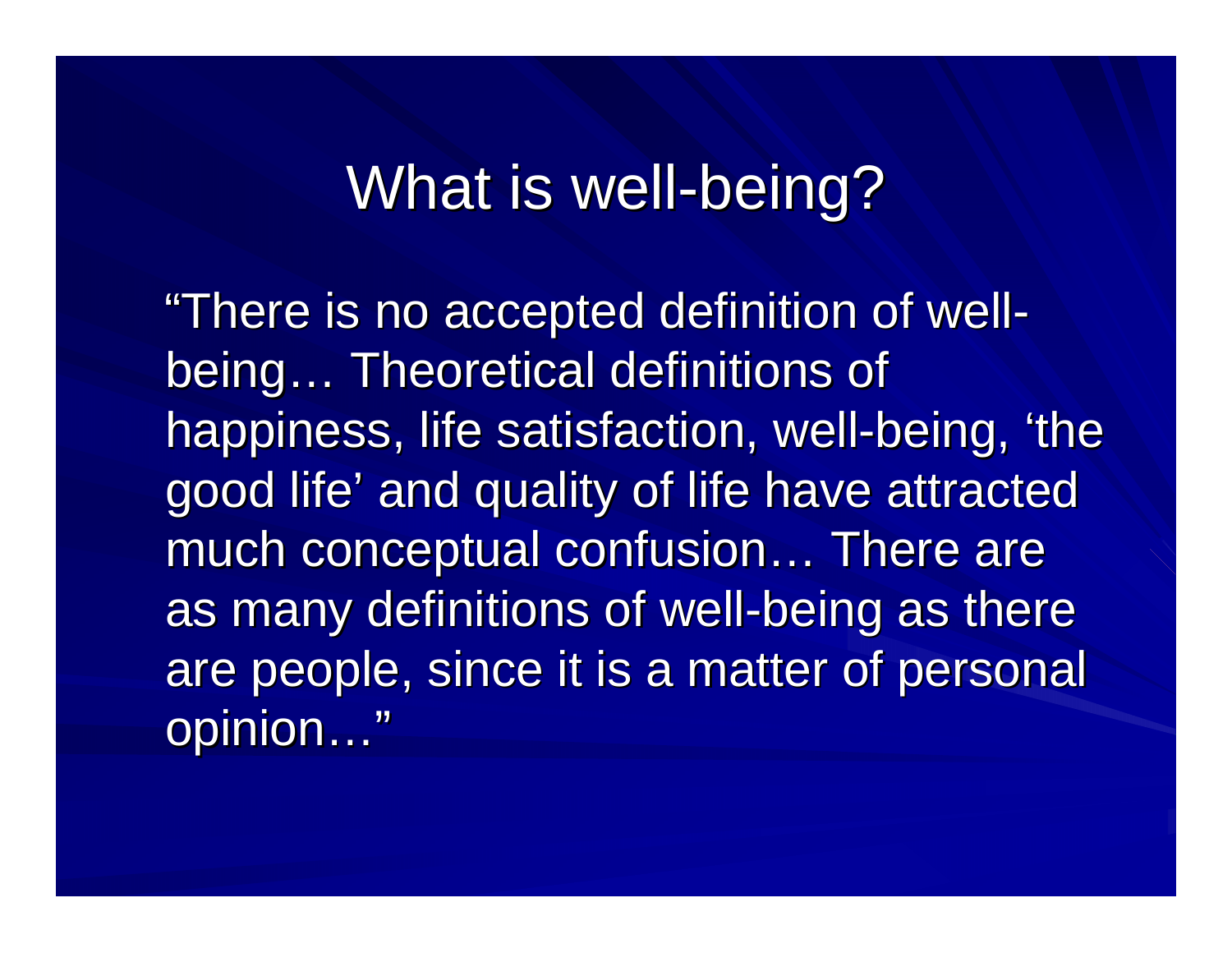#### **USA life satisfaction and personal income 1956-1998**



#### (Myers and Diener 1996)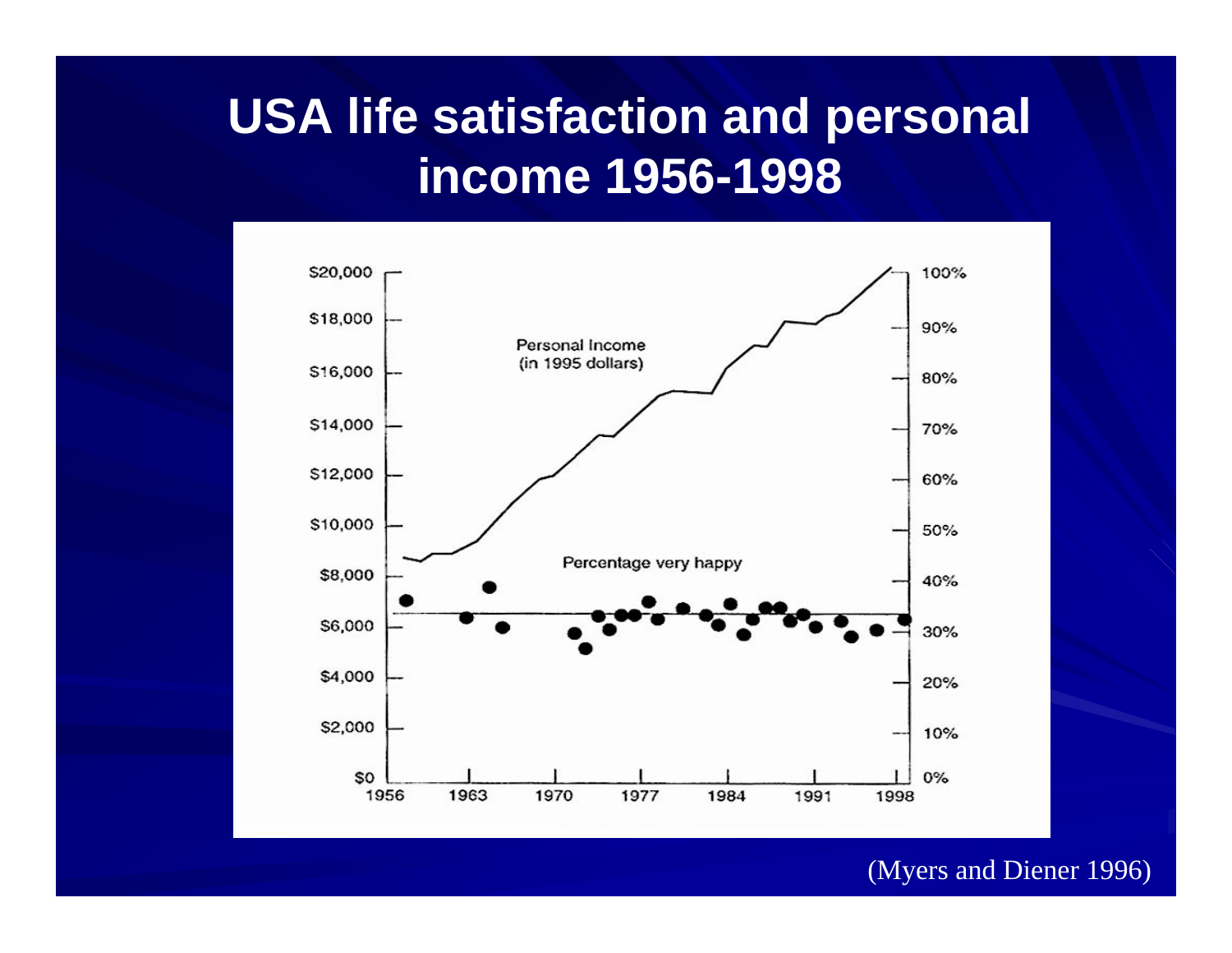### Measures of well-being

**Level 1: transient feelings of pleasure,** personal mood (the pleasant life) ■ Level 2: evaluative judgements of overall life satisfaction (the good life)  $\blacksquare$  Level 3: a state of flourishing; fulfilment of one's potential (the meaningful life)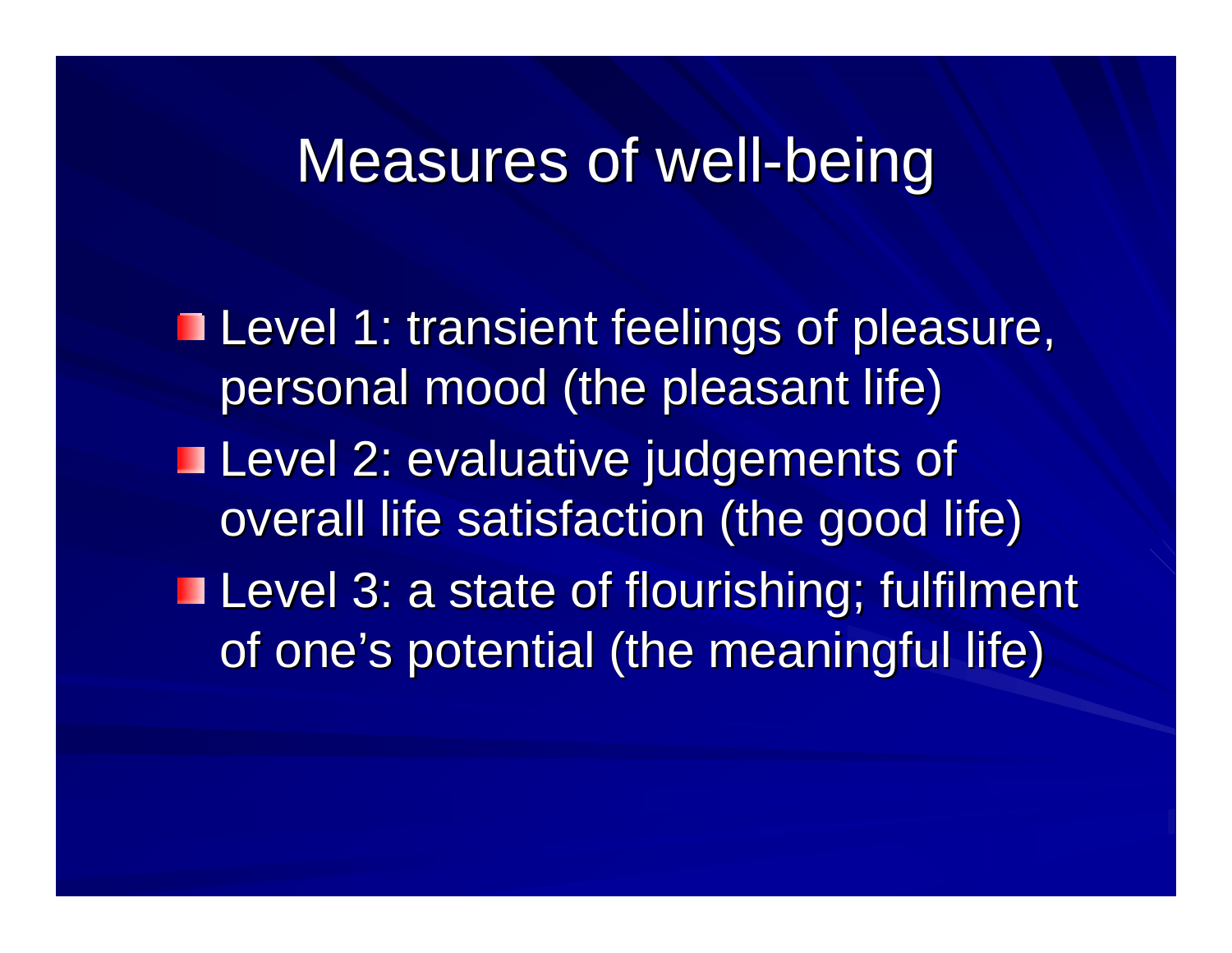## What psychology tells us…

- Wellbeing has a large genetic component (50 - 80%).
- **Human societies have a 'set point' for wellbeing** from which there is little real deviation:
	- We can adapt to most things, good or bad (except loss of spouse and job).
- $\blacksquare$  We pursue things that may not make us happy (e.g. wealth, career, social status) because they contribute to reproductive success.

We are driven by a 'positional psychology': We are driven by a 'positional psychology':

– What matters is what others around us have.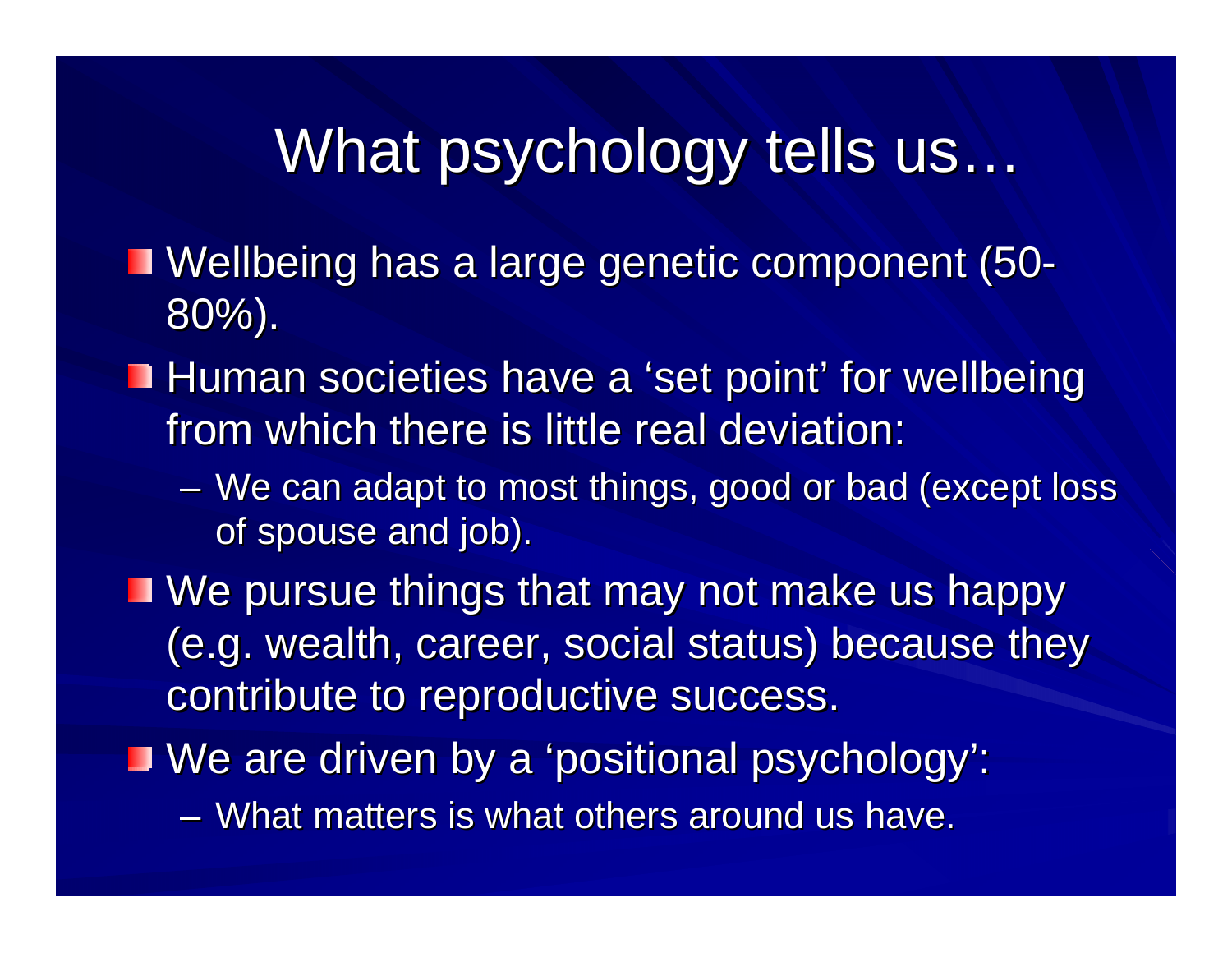#### Where does 'culture' fit?

**Example 20 Incident** Culture refers to the knowledge, beliefs, values and systems of symbolic meaning that we draw on in everyday life.

- These shape both how we see the world and how we act in it, though we are not always aware of this.
- Culture is the knowledge we must possess to function adequately in our society.
	- $\mathcal{L}_{\mathcal{A}}$  , where  $\mathcal{L}_{\mathcal{A}}$  is the set of the set of the set of the set of the set of the set of the set of the set of the set of the set of the set of the set of the set of the set of the set of the set of the Culture influences the goals we pursue *and* the resources we have available for doing so.
- **Our experience of emotional wellbeing is the** combined product of biological, social and cultural factors.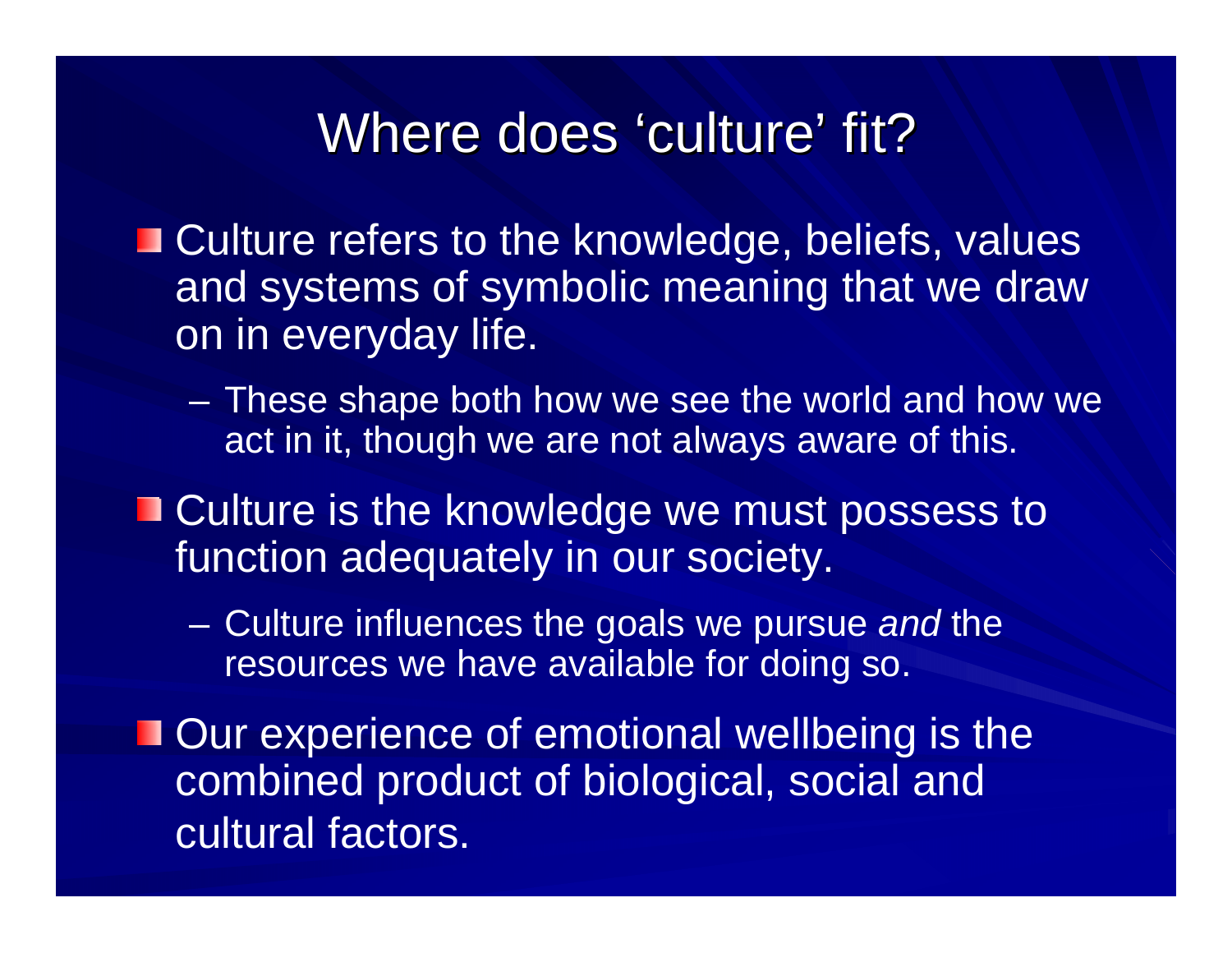"Modern Western culture seems to be based on the very things that are detrimental to health and happiness. An important and growing cost of our modern way of life is 'cultural fraud': the promotion of images and ideals of 'the good life' that serve the economy but do not meet psychological needs or reflect social realities."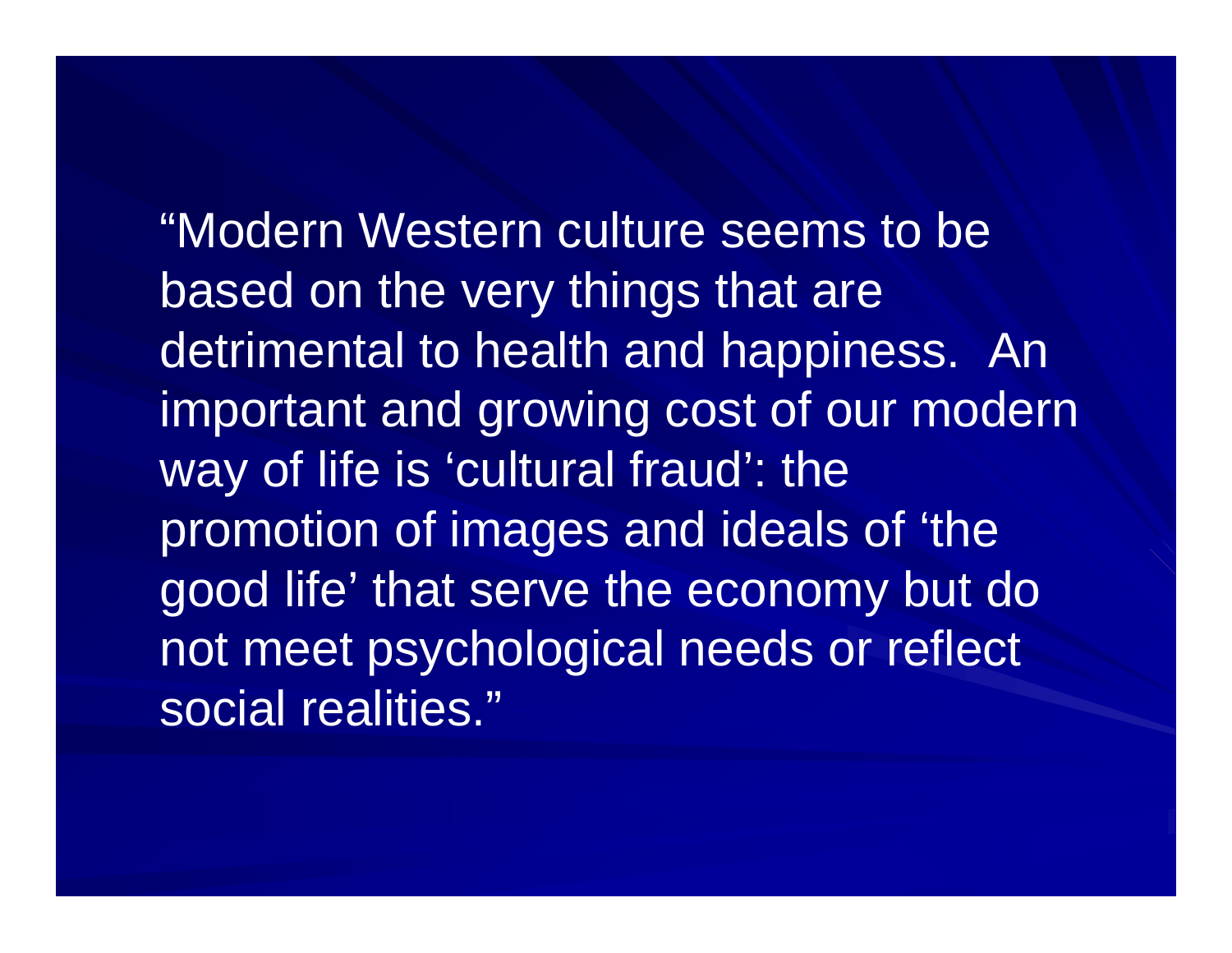#### **St Thomas Aquinas (13th Century)** Faith**Charity Hope** Prudence Justice Fortitude **Temperance The Capital Sins The Capital Sins The Cardinal Virtues The Cardinal Virtues**Pride **Gluttony Lust** Avarice Sloth Envy Anger **The Cardinal Virtues The Cardinal VirtuesThe Capital Sins The Capital Sins**

**21st Century Consumer Capitalism**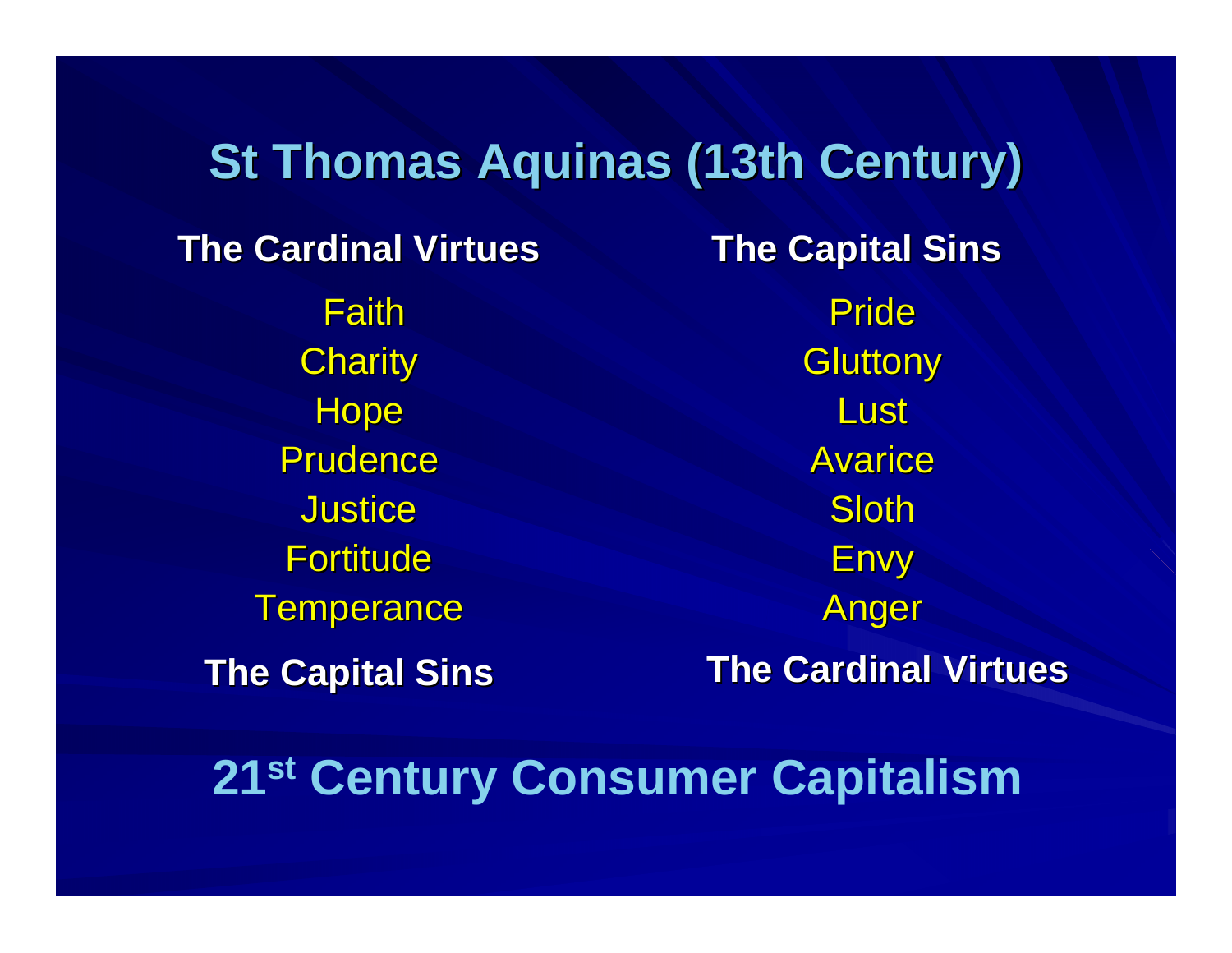# "Real blessings under threat!"

 $\blacksquare$  We neglect aspects of life that really matter:

- love; fellowship; rewarding activity; sources of meaning, commitment, security etc – all jeopardised by increasing loneliness, overwork, too little sleep, poor diet, pressure of socio-cultural expectations etc.
- **People are misled by the belief that happiness** comes from things.
- **EXConsumerism breeds addictions of many kinds.**
- **But we can't choose not to consume!**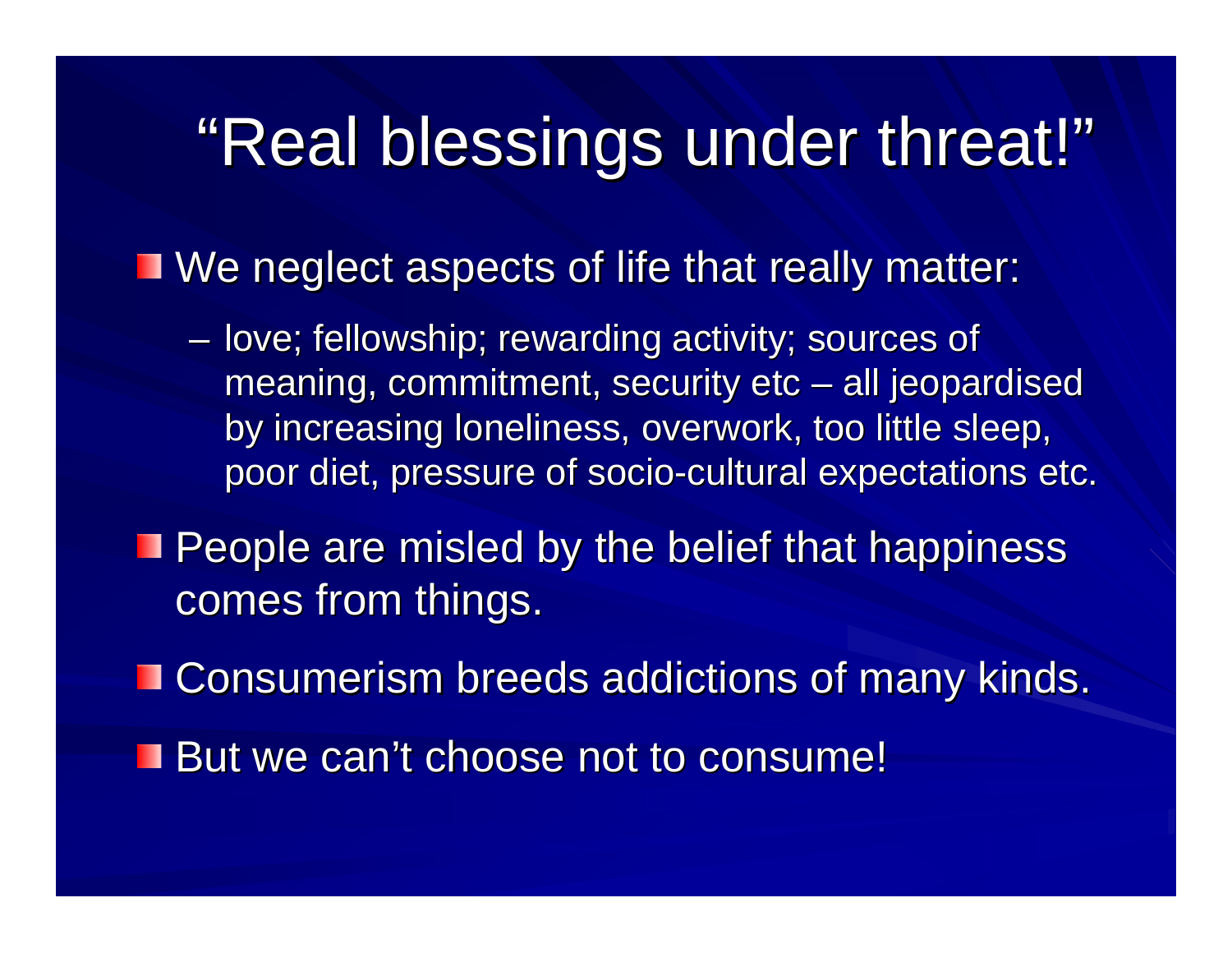#### The 'Rules of Happiness'

Happiness and emotional well-being comes from balancing wants and means and from being content with what we have.

**Happiness is not a goal but a** consequence of how we live, found by focusing not on the self, but on others.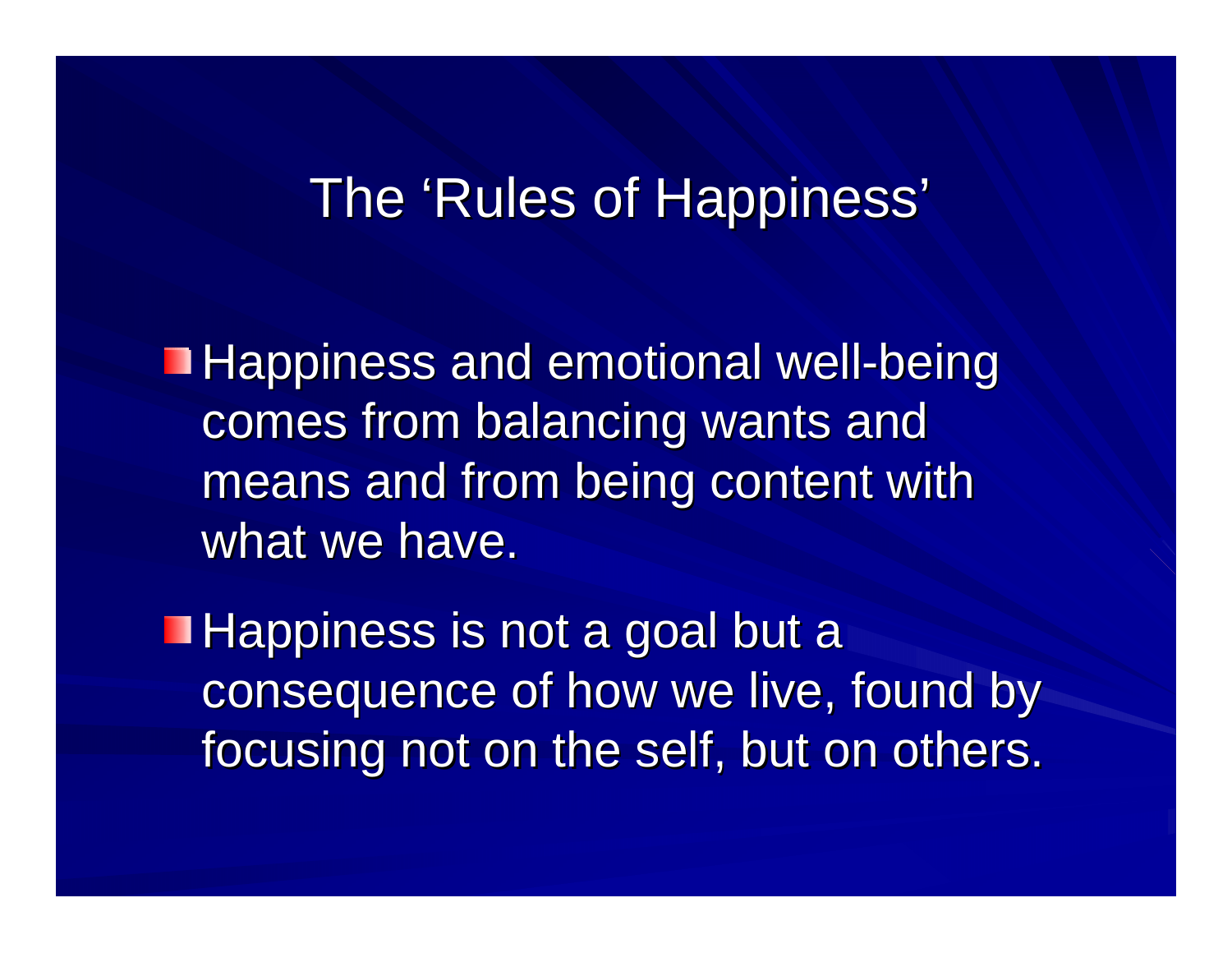Advice from Positive Psychology: 8 steps towards a more satisfying life

- 1.Count your blessings
- 2.. Practice acts of kindness
- 3. Savour life's joys
- 4.Thank a mentor
- 5. Learn to forgive
- 6. Invest time and energy in friends and family
- 7.Take care of your body
- 8. Develop strategies for coping with stress and hardship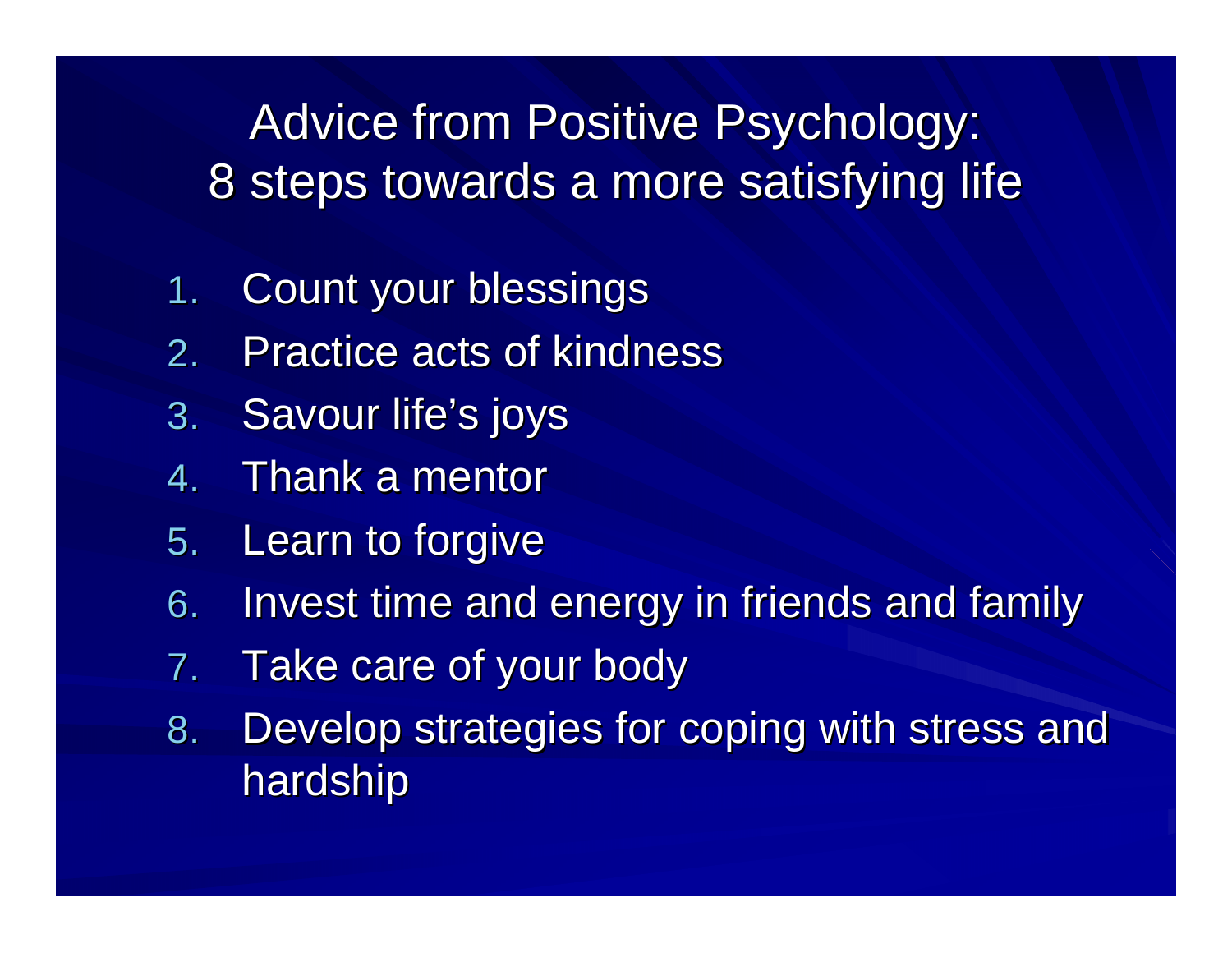Policy-level recommendations from **Happiness Economics** 

- **Promote 'what works' across the population** e.g. CBT, mindfulness meditation, the 8 steps etc.
- Don't measure human progress through GDP – measure well-being.
- **Limit some human choices and freedoms in** the name of well-being e.g. earnings capacity, acquisition of goods, social mobility.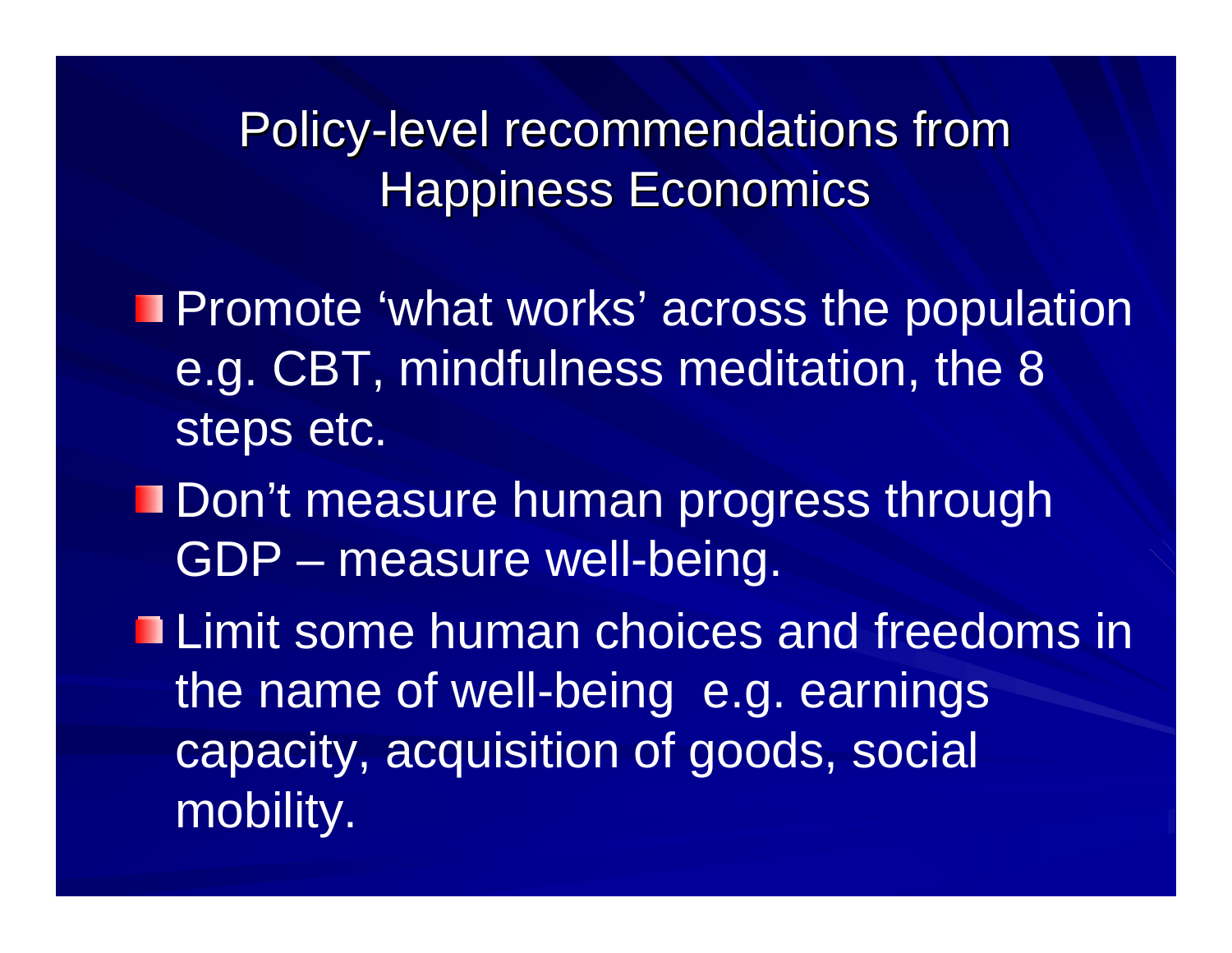### Some critical responses...

- Seeing wellbeing as happiness leads to a focus on developing 'positive' emotions but good mental health requires resilience, coping skills, adaptability.
- Scepticism that a positive attitude can solve complex human problems, whether individual, social or both.
- **Nell-being research is strongly influenced by** specific North American cultural values/cultural script.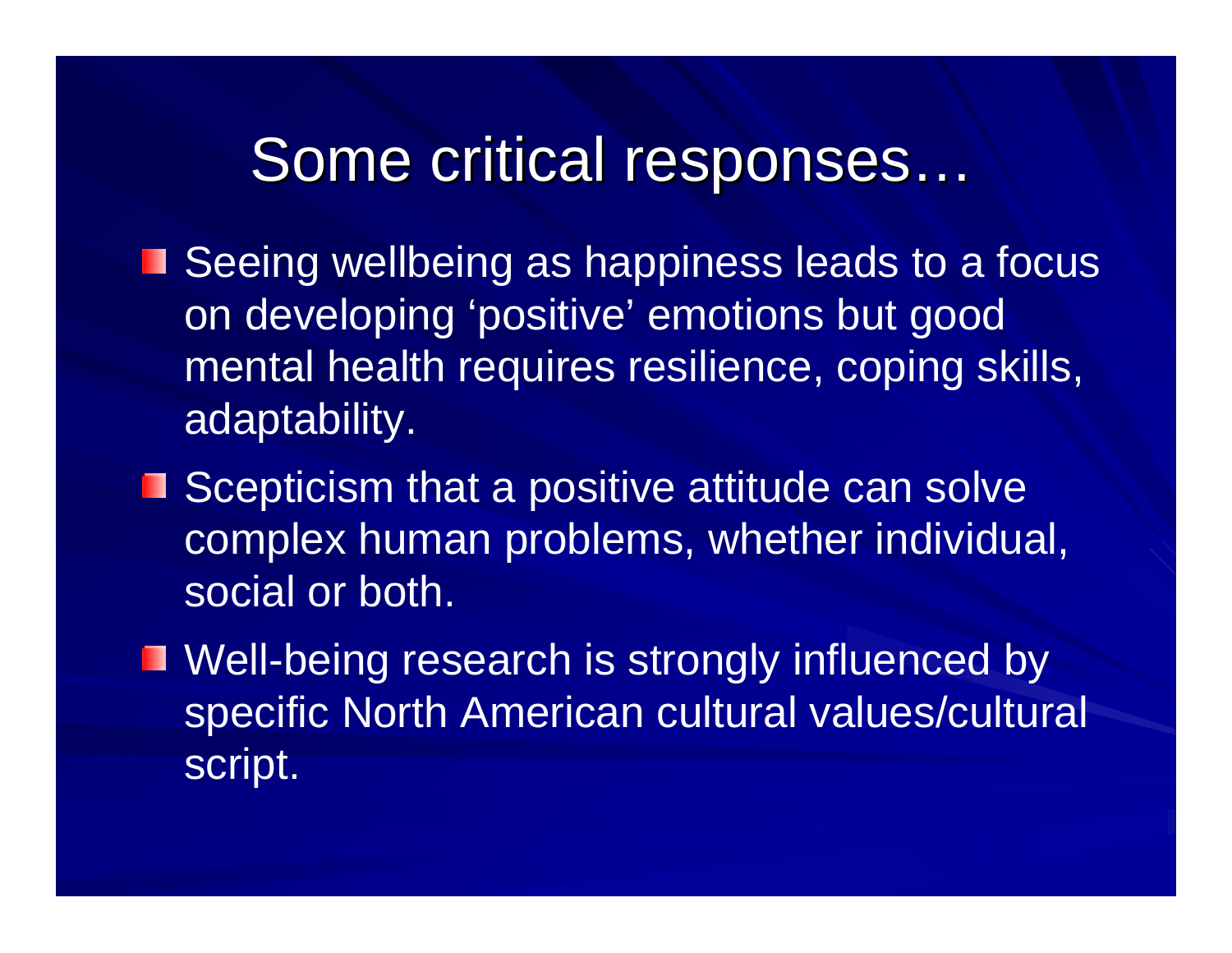- **Some policy recommendations appear** politically reactionary and authoritarian.
- 'Modernity' is a complex phenomenon, providing freedom *and* constraint:
	- $\mathcal{L}_{\mathcal{A}}$  , where  $\mathcal{L}_{\mathcal{A}}$  is the set of the set of the set of the set of the set of the set of the set of the set of the set of the set of the set of the set of the set of the set of the set of the set of the In capitalist societies, 'consumer culture' is a recipe for a mass identity crisis;
	- – But consumption also provides people with opportunities for creating identity and meaning.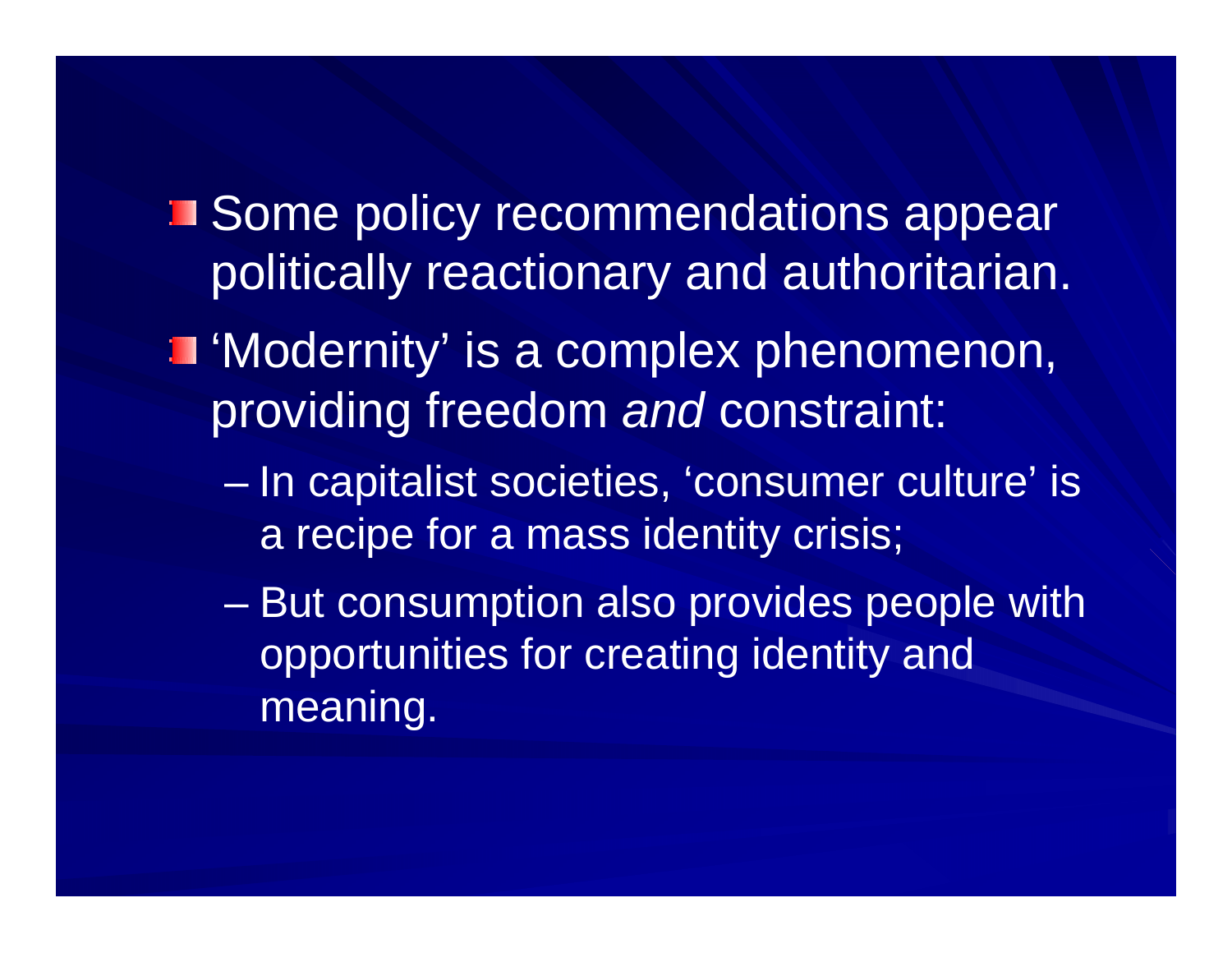## Big questions to think about...

 $\blacksquare$  What is it that we think may need to change?

- Individuals?
- Communities?
- Society?
- Culture?

 $\blacksquare$  What form would change mechanisms take?

- 'Inner work' by individuals?
- Policies to promote community cohesion and social integration?

 $\sim$  $-$  A shift in contemporary cultural beliefs and values?  $\blacksquare$  How and why?